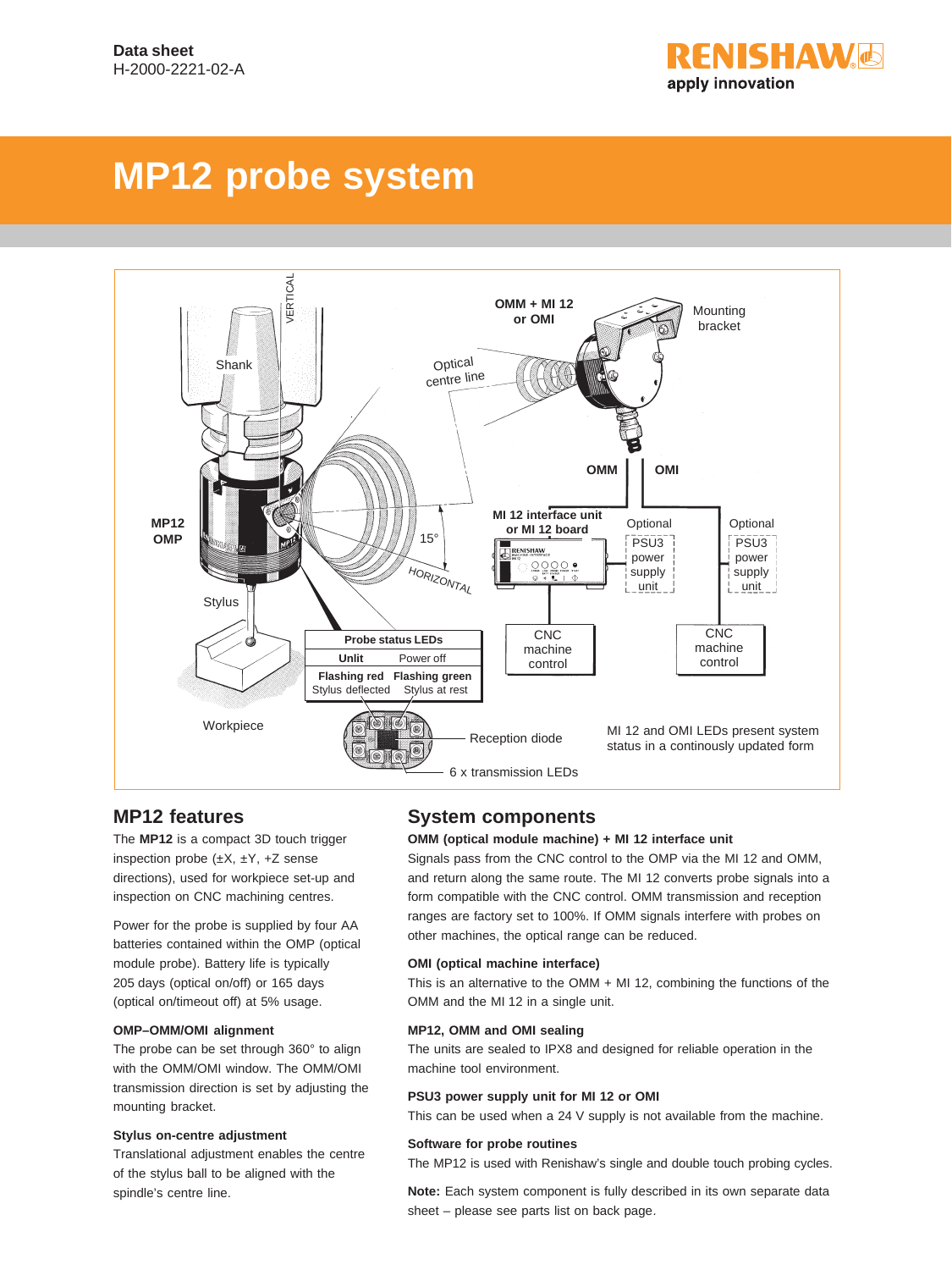

# **Performance envelope**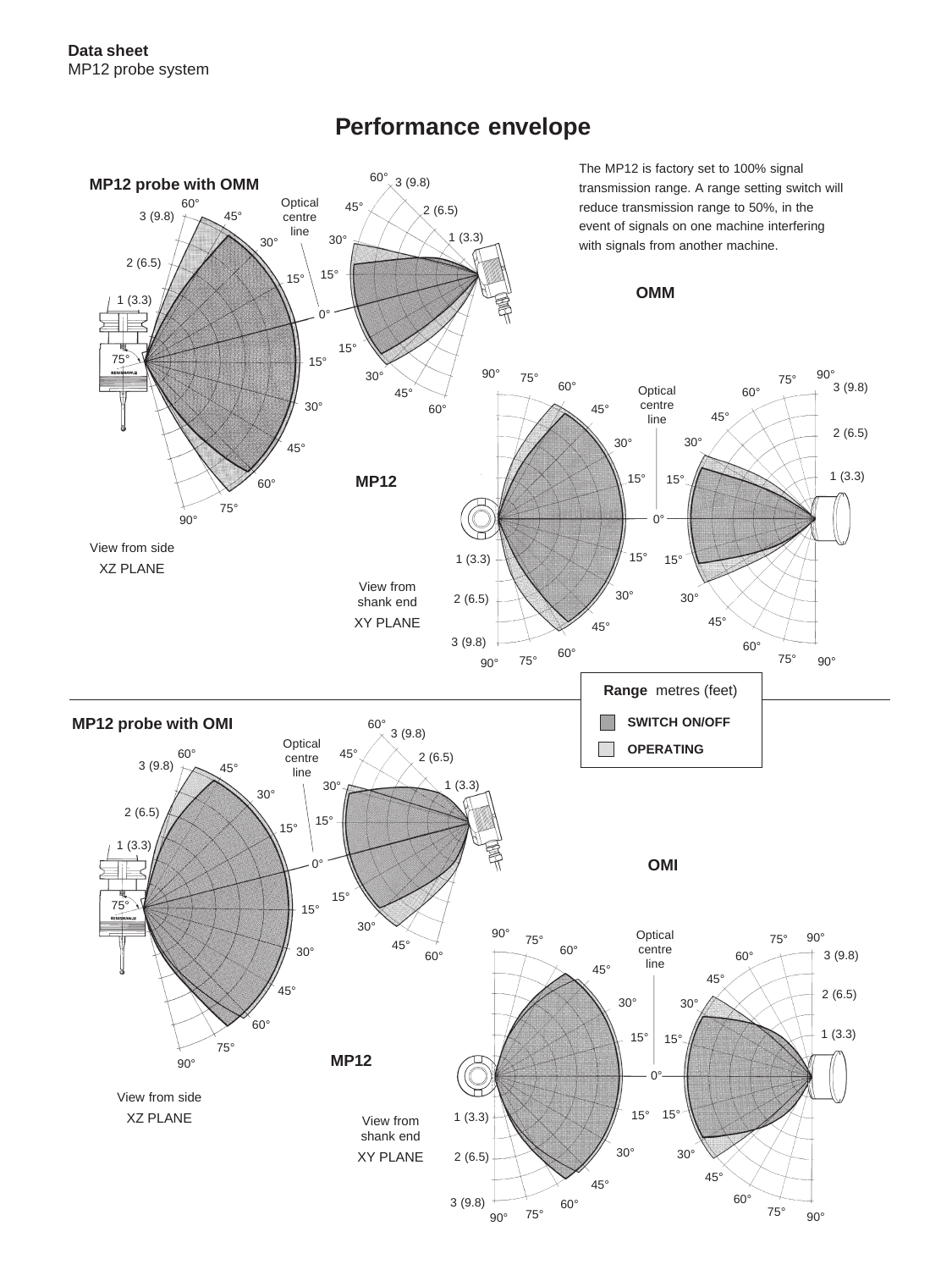

# **Performance envelope**

Natural reflective surfaces within the machine may increase the signal transmission range.

Coolant residue accumulating on the OMP, OMM and OMI windows will have a detrimental effect on transmission performance.

Operation in temperatures of 0 °C to 5 °C (32 °F to 41 °F) or 50 °C to 60 °C (122 °F to 140 °F) will result in some reduction in range.

The overhang of the tool changer gripper flange may restrict the optical beam spread on some larger shanks.

Where systems are installed on multi-axis machines, care should be taken to ensure the probe LEDs have line of sight to the OMM/OMI.

If two systems are operating in close proximity, take care to ensure that signals transmitted from the OMP on one machine are not received by the OMM/OMI on the other machine, and vice versa. If required, internal OMP/OMM/OMI switches can be set to reduce signal output power by 50%.

# **MP12 operation**

The MP12 is either in standby or operating mode.

- 1. **Standby mode**
	- To conserve battery life, the OMP only uses a small current while waiting for the switch-on signal.
- 2. **Operating mode**

To initiate an inspection routine, the probe is loaded into the machine spindle, then switch-on is commanded to activate the operating mode.

#### **SWITCH-ON/OFF**

MP12 switch on/off occurs when the MP12 has good battery life, is located in the machine spindle and is within the optical transmission envelope.

#### **SWITCH-ON options**

- 1. **Manual start** (optical-on) MI 12 start button.
- 2. **Machine start** (optical-on) optical switch-on via software M code command - factory set.
- 3. **Auto start** (optical-on) causes the system to send an optical start signal once every second and does not require a machine control input. Auto start must not be selected when the MP12 is set to the optical-on/optical-off option.

**Note:** A start signal received during the time the probe is on also resets the timer for a further 33 or 134 seconds on.

#### **SWITCH-OFF options**

- **1. Optical-on and timer-off** (timeout) factory set. A timer switch automatically returns the probe to the standby mode after 33 or 134 seconds. The timer is factory set to 134 seconds. The 33 second option is selected by switching an internal probe switch. The timer is reset for a further 33 or 134 seconds on, each time the probe triggers during the operating mode.
- 2. **Optical-on and optical-off** optional Optical switch-off is commanded by a software M code.

**Debounce time** Optical-on and optical-off only When the probe is switched on, there is a 5 second delay before it can be switched off. There is no delay before it can be switched back on, following switch off.

#### **Enhanced trigger circuit**

Probes subjected to high levels of vibration or shock loads may release spurious readings. The MP12's enhanced trigger circuit can be switched on to improve the probe's resistance to these effects. When the circuit is enabled, a constant nominal 7 millisecond delay is introduced to the probe's output. It may be necessary to revise the program software to allow for the increased stylus overtravel during the extended time delay.

#### **Typical probe battery life** Four alkaline Duracell AA or equivalent

| <b>Standby</b> |                   | 5% usage - 72 min/day          | <b>Continuous life</b> |                               |
|----------------|-------------------|--------------------------------|------------------------|-------------------------------|
| life           | Optical<br>on-off | Optical on<br><b>Timer off</b> | Optical<br>on-off      | Optical on<br><b>Time off</b> |
| 471 days       | 205 days          | 165 days                       | 425 hrs                | 300 hrs                       |

An MI 12 interface or OMI low battery LED will warn users when the end of battery life is approaching. The machine control may also be programmed to flag up a low battery alarm.

#### **Typical battery reserve**

Using an alkaline battery at 5% usage, typically the probe will continue to operate for 8 hours after the MI 12/OMI low battery LED lights up.

# **MP12 features**